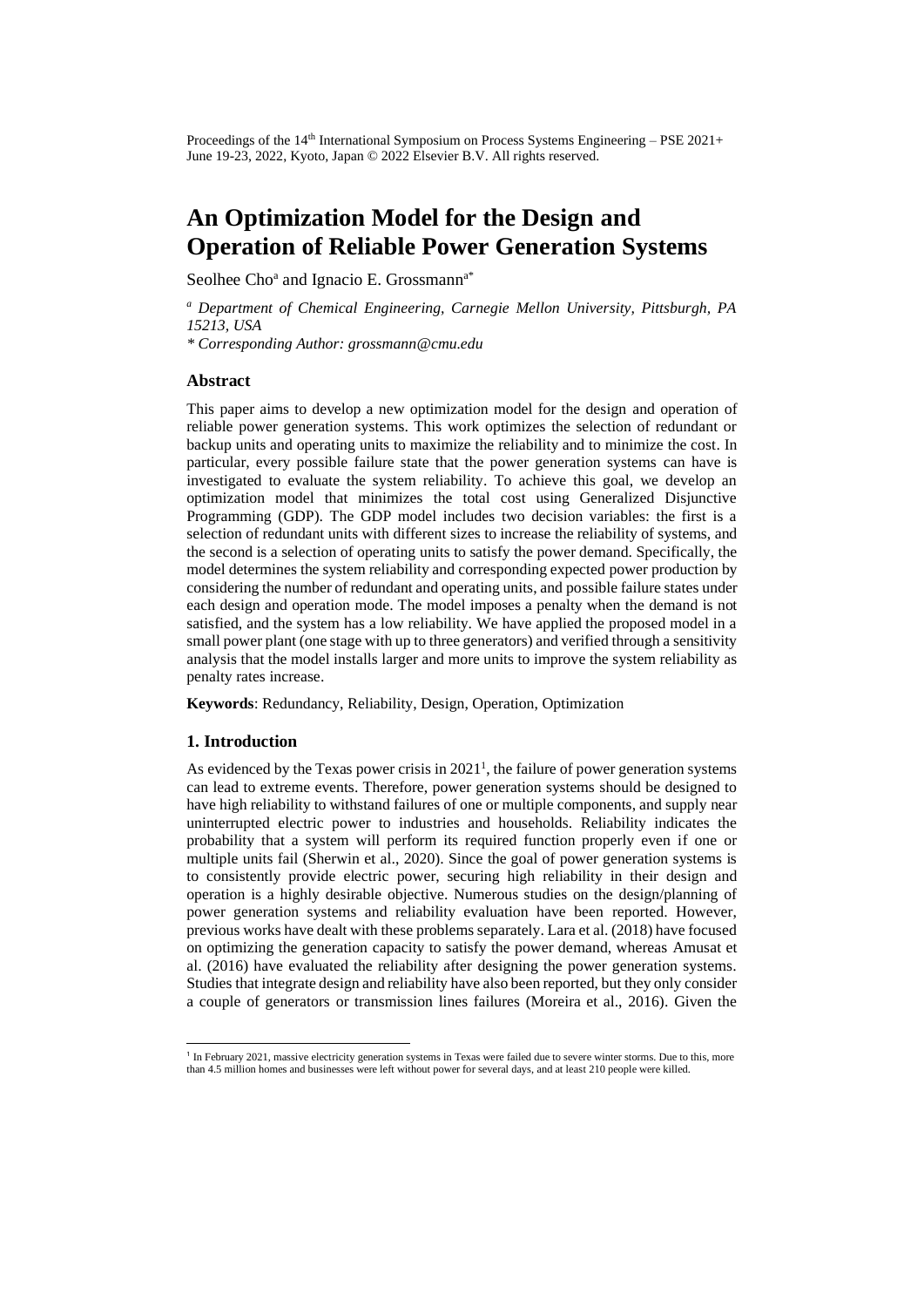recent crisis, there is a strong motivation for a more comprehensive method to consider reliability in the design and operation phases of the power generation systems.

One method to improve reliability of the power generation systems at the design phase is to add redundant or backup units, which allows the systems to operate even if one or multiple generators fail (Kim et al., 2016). This approach is known as 'reliability-based design optimization,' and various studies on this topic have been conducted. Ye et al. (2018) develop a mixed integer nonlinear programming model for the optimal design of chemical process. Ortiz-Espinoza et al. (2021) present a multi-objective reliability-based design optimization model by combining economics, reliability, and safety. Chen et al. (2021) propose a two-stage stochastic generalized disjunctive programming (GDP) model by considering reliability and endogenous/exogenous uncertainties. Since these works assume that their target systems operate at a steady state, the authors mainly focus on optimizing the number of redundant units for the reliable design. However, since power systems operate in unsteady state due to time-varying power demand, reliability is also influenced by the operational strategies that the systems use to satisfy the load demand. Specifically, backup units can have a dual role in power generation systems. They can remain as backup units in case of low power demand or change to operating units when the power demand is high. Such dual purpose of redundant units depending on the load demand should be considered in the design and operation of reliable power generation systems. To our knowledge, this issue has not been addressed before in the literature for the design optimization of power generation systems with considerations of reliability.

This paper aims to develop a new optimization model for the design and operation of reliable power generation systems. This work optimizes the number of redundant units and operating units to maximize the reliability and to minimize the cost. In the remainder of this paper, we develop an optimization model using Generalized Disjunctive Programming (GDP), which is a high-level model representation that involves equations, disjunctions, and logic propositions. We then verify the effectiveness of the proposed model by solving an illustrative example.

#### **2. Problem statement**



**Figure 1.** (a) Flow diagram of thermal power plant, (b) circular-parallel systems structure

Given is a natural gas power plant with multiple stages  $k \in K$  including turbine, boiler, and pump, parallel identical units  $j \in J_k$  for each stage k, and set of discrete capacities  $c \in C_k$  of the units *j* in stages *k*. The stages can be classified into two groups: noncritical stage  $k \in K^N$  that do not consider reliability, and critical stages  $k \in K^C$  that do consider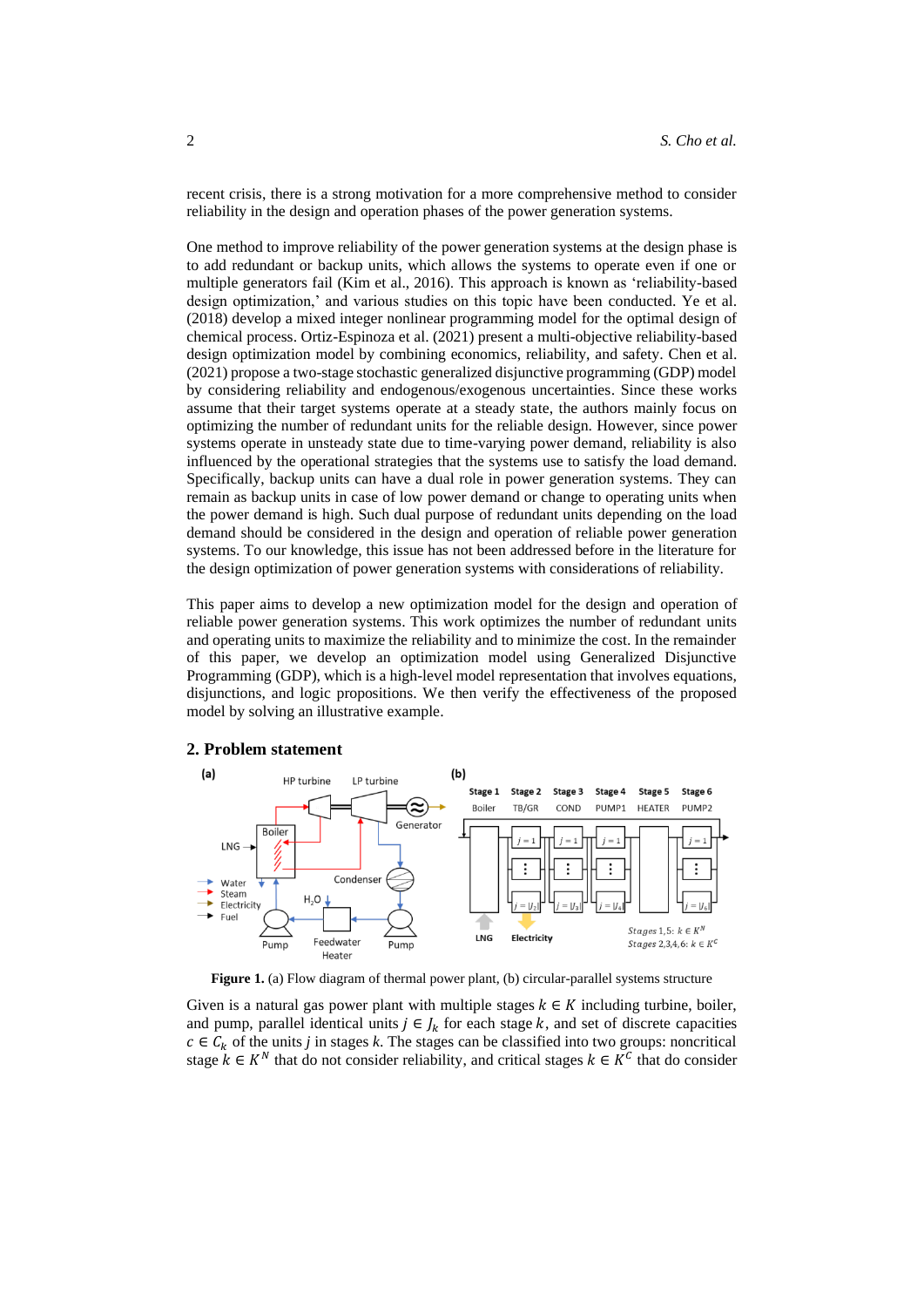*An Optimization Model for the Design and Operation of Reliable Power Generation Systems* 3

reliability. A set of stage designs  $h \in H_k$  and corresponding operation modes  $m \in M_{k,h}$ , and time periods  $t \in T$  are also given. Specifically,  $h = 1$  means one unit installation and  $h = H$  means all potential units are installed. Likewise,  $m = 1$  represents one unit operation mode,  $m = M$  refers to the mode in which all units are simultaneously operated. Each stage *k* has different failure states  $s \in S_{m,k,h}$  depending on design *h* and operation mode *m*, which can be classified into (i) successful operation states  $(S_{m,k,h}^F)$ and (ii) partial operation states  $(S_{m,k,h}^P)$ . There are also corresponding operating reliabilities: successful operation reliability  $(R_{k,t}^F)$  and partial operation reliability  $(R_{k,t}^P)$ . While 'successful operation states' indicate the operation states in which the power generation capacity is sufficient to satisfy the load demand, 'partial operation states' refer to the operation states in which the power generation capacity is insufficient to meet the load demand, but still can produce electric power at a limited level. The  $R_{k,t}^F$  and  $R_{k,t}^P$  are probabilities that such successful or partial operation states exist in stage *k* in time *t,* respectively. The major assumptions used in the model are: (i) There is one unit in noncritical stages, which has sufficiently large capacity; (ii) A redundant unit can be a backup of any operating unit; (iii) Repair and maintenance processes are not considered.

#### **3. Model formulation**

The model is developed using Generalized Disjunctive Programming (GDP) (Grossmann and Trespalacios, 2013), which can be expressed in terms of Boolean and continuous variables, algebraic constraints, disjunctions, and logic propositions.



true if design *h* is selected for stage *k*; false otherwise (Equation (a)).  $W_{m,k,h,t}$  is true if stage *k* is in operation mode *m* in time *t* for design *h*; false otherwise (Equation (b)). The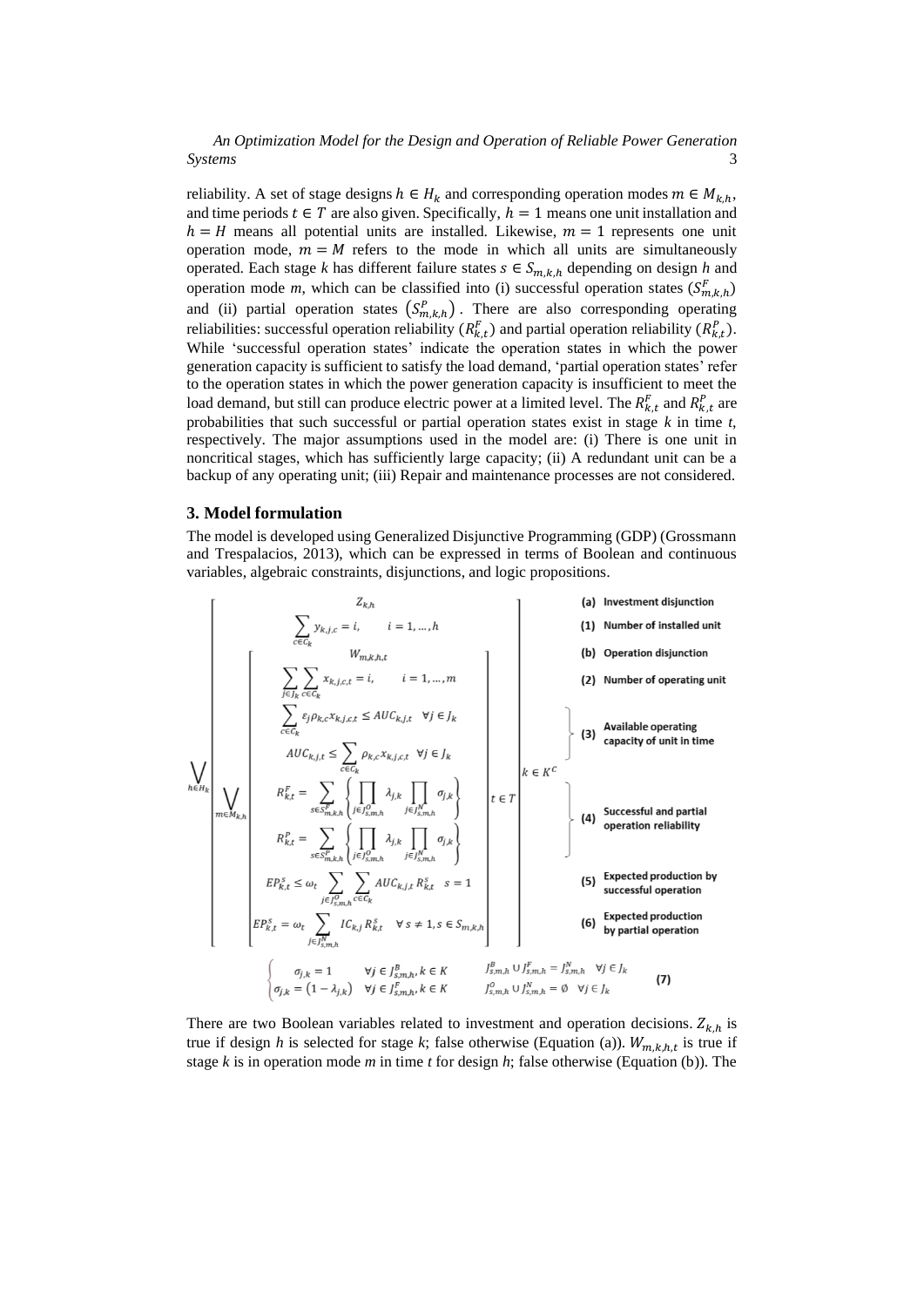binary variable  $y_{k,j,c}$  indicates the installation of unit *j* with specified capacity *c* in stage  $k$  and  $x_{k,j,c,t}$  indicates the operation of unit *j* with specificed capacity *c* in stage  $k$  and time *t*.  $\lambda_{j,k}$  is a reliability of unit *j* in stage *k* and  $\sigma_{j,k}$  defined in Eqn (7), states that when the unit *j* belongs to set of backup units in failure state *s* under design *h* and operation mode *m* ( $J_{s,m,h}^B$ ), the unit reliability ( $\lambda_{j,k}$ ) will be 1. If the unit *j* belongs to set of failed unit  $(J_{s,m,h}^F)$ , the unit unreliability  $(1 - \lambda_{j,k})$  will be used to calculate system reliability.

$$
\sum_{c \in C_k} y_{k,j,c} \le 1 \quad \forall k \in K^C, j \in J_k
$$
\n
$$
\textbf{(8)} \qquad \sum_{c \in C_k} x_{k,j,c,t} \le 1 \quad \forall k \in K^C, j \in J_k, t \in T
$$
\n
$$
\textbf{(9)}
$$

$$
IC_{k,j} = \sum_{c \in C_k} \rho_{k,c} y_{k,j,c} \quad \forall k \in K^C, j \in J_k
$$
\n
$$
\textbf{(10)} \quad TEP_{k,t} = \sum_{s \in S} EP_{k,t}^s \quad \forall k \in K^C, t \in T
$$
\n
$$
\textbf{(11)}
$$

$$
ASC_{k,t} = \sum_{j \in J_k} AUC_{k,j,t} \quad \forall k \in K^C, t \in T
$$
\n
$$
\textbf{(12)} \quad DC_{k,t} = \xi R_{k,t}^P \quad \forall k \in K^C, t \in T
$$
\n
$$
\textbf{(13)}
$$

$$
\sum_{k \in H_k} Z_{k,h} \quad \forall k \in K^c
$$
\n
$$
Z_{k,h} \Leftrightarrow \sum_{m \in M_{k,h,t}} W_{m,k,h,t} \quad \forall h \in H_k, k \in K^c, t \in T
$$
\n
$$
\left\{\n\begin{array}{ll}\n\text{(14)} & \sum_{k,j+1,c \leq x_{k,j,c,t}} W_{k} \in K^c, j \in J_k, c \in C_k \\
x_{k,j+1,c,t} \leq x_{k,j,c,t} & \forall k \in K^c, j \in J_k, c \in C_k, t \in T\n\end{array}\n\right\} \quad \text{(15)}
$$

$$
\begin{aligned}\n y_{k,j,c} &\ge x_{k,j,c,t} &\quad \forall k \in K^C, j \in J_k, c \in C_k, t \in T \\
 &\text{TEP}_{k+1,t} &= \eta_k T E P_{k,t} &\quad \forall k \in K, t \in T\n \end{aligned}\n \quad\n \begin{aligned}\n \text{(17)} \quad\n 4SC_{k,t} \le \psi_k &\quad \forall k \in K^N, t \in T \\
 \text{(18)} \quad\n 7EP_{k,t} \le ASC_{k,t} &\quad \forall k \in K^N, t \in T\n \end{aligned}
$$

 $Z_{k,h}, W_{m,k,h,t} \in \{True, False\}; x_{k,j,c,t}, y_{k,j,c} \in \{0,1\}; IC_{k,j}, AUC_{k,j,t}, ASC_{k,t}, R_{k,t}^s, EF_{k,t}^s, TEP_{k,t}, DC_{k,t}, F_t \geq 0$ 

Eqns. (8) and (9) state that only one capacity can be installed and operated. Eqns. (10) – (12) indicate capacity of unit installed in stage *k*, total expected power production, and available capacity of stage *k*, respectively. Eqn. (13) is a downtime penalty and Eqn. (14) is a logic constraint for disjunction. Eqn. (15) are symmetry breaking constraints, meaning that a unit can only be selected if the one with higher priority is selected. Eqn. (16) indicates that installed units only can be used. Eqn. (17) constrains the expected production and operating capacity of noncritical stage  $k \in K^N$ . Eqn. (18) states that the expected production of stage *k+1* is estimated by using expected production of stage *k* and conversion rate of stage *k*.

The objective function in (19) is to minimize the total cost, which includes the investment cost  $(\delta_{k,c}y_{k,j,c})$ , start-up cost  $(\theta_{k,c}x_{k,j,c,t})$ , expected fuel cost to purchase natural gas  $(\pi_t F_t)$ , expected operating cost  $(\gamma_k T E P_{k,t})$ , downtime penalty  $(D C_{k,t})$ , and unmet demand penalty  $(PN_t)$ . The system is charged penalties for the unmet demand, as shown by Equation (20). Rather than considering a bi-criterion optimization problem, we assume that shortfalls in power demand and low reliability are penalized so as to formulate the optimization problem as a single objective problem for cost minimization.

$$
\min Z = \sum_{k \in K} \sum_{j \in J_k} \sum_{c \in C_k} \delta_{k,c} y_{k,j,c} + \sum_{k \in K} \sum_{j \in J_k} \sum_{c \in C_k} \sum_{t \in T} \theta_{k,c} x_{k,j,c,t} + \sum_{t \in T} \pi_t F_t + \sum_{k \in K} \sum_{t \in T} \gamma_k T E P_{k,t} + \sum_{k \in K} \sum_{t \in T} DC_{k,t} + \sum_{t \in T} PN_t
$$
(19)

$$
\begin{bmatrix}\nV_{1,t} \\
TEP_{k,t} < \omega_t D_t \\
PN_t = (\omega_t D_t - TEP_{k,t})\alpha\n\end{bmatrix}\n\vee\n\begin{bmatrix}\nV_{2,t} \\
TEP_{k,t} \ge \omega_t D_t \\
PN_t = 0\n\end{bmatrix}\n\quad\n\forall k = GN, t \in T
$$
\n
$$
V_{1,t} \vee V_{2,t} \quad\n\forall t \in T
$$
\n(20)

The GDP given by (1)−(20) can be transformed into a Mixed-Integer Nonlinear Programming (MINLP) using Big-M (BM) and/or Hull Reformulation (HR) (Grossmann and Trespalacios, 2013). This paper uses both methods, and Eqns. (5) and (6) are transformed into MILP constraints by using an exact linearization (Avraamidou and Pistikopoulos, 2019, and Garcia-Herreros et al., 2015).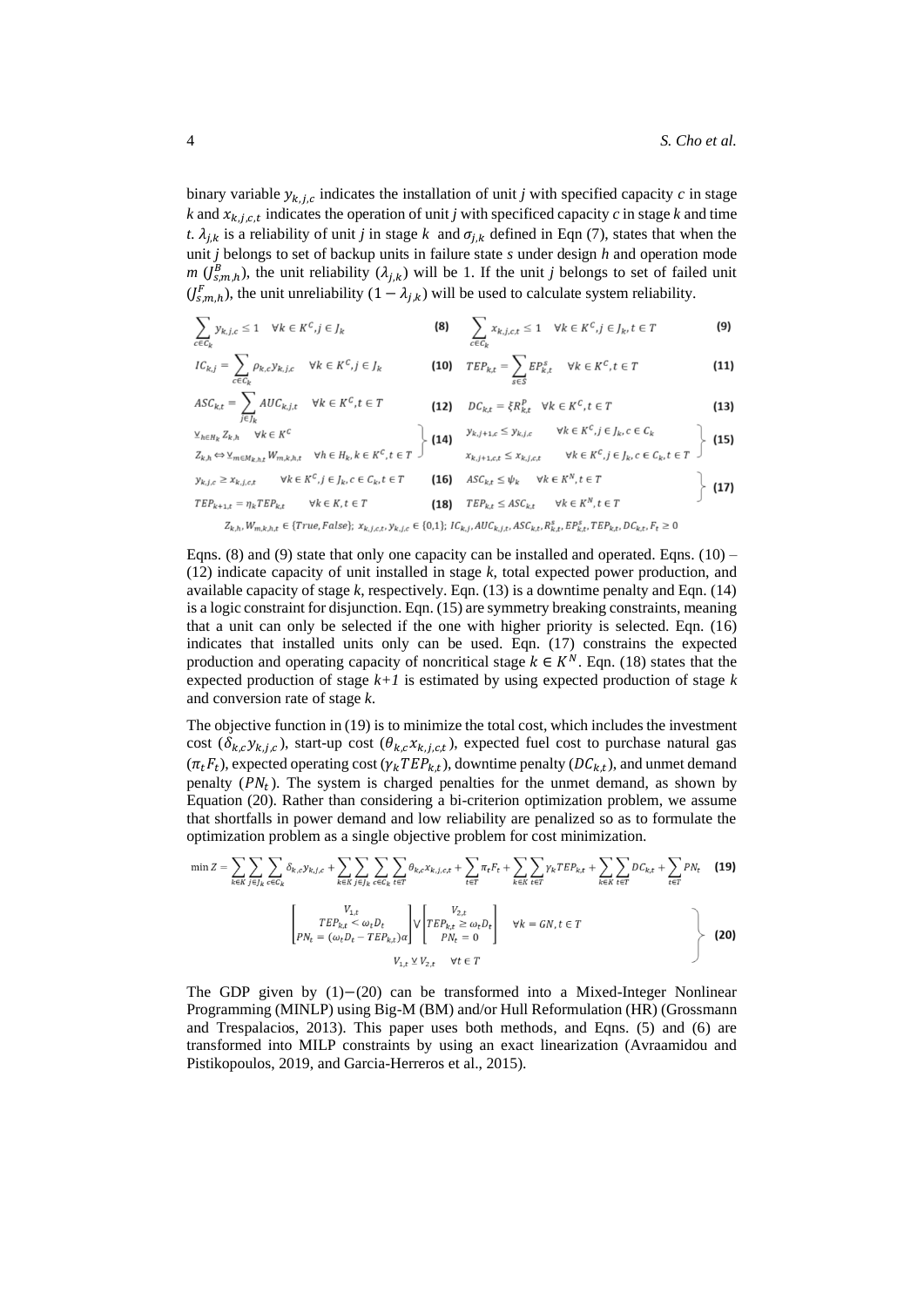*An Optimization Model for the Design and Operation of Reliable Power Generation Systems* 5

## **4. Illustrative example**

To verify the proposed model, the power system that has one stage  $(k = 1)$  involving up to three generators ( $|J_k| = 3$ ) and three different sizes ( $|C_k| = 3$ ) are analysed. Here the one stage stands for the generator stage. The total time horizon is 10 months, which is divided into 10 periods (i.e., 1 month). Table 1 shows the parameter values for the example.

| <b>Table 1.</b> Parameter for illustrative example        |                 |               |                                           |                |                  |  |  |  |
|-----------------------------------------------------------|-----------------|---------------|-------------------------------------------|----------------|------------------|--|--|--|
| <b>Parameter</b>                                          | <b>Symbol</b>   | Value         | <b>Parameters</b>                         | <b>Symbol</b>  | Value            |  |  |  |
| Nameplate capacity (MW)                                   | $\rho_{k,c}$    | 50,80,<br>100 | Purchase cost of natural gas<br>(S/MMBtu) | $\pi_{t}$      |                  |  |  |  |
| Minimum operating capacity<br>(ratio of $\rho_{k,c}$ , %) | $\varepsilon_i$ | 10            | Production cost (\$/MWh)                  | $\gamma_k$     |                  |  |  |  |
| Unit reliability                                          | $\lambda_{j,k}$ | 0.97          | Downtime penalty rate (\$/hr)             | ξ              | 1000             |  |  |  |
| Conversion rate                                           | $\eta_k$        | 0.4278        | Installation cost (k\$/unit)              | $\delta_{k.c}$ | 10, 13,<br>15    |  |  |  |
| Unmet demand penalty rate<br>(S/MWh)                      | $\alpha$        | 100           | Start-up cost (\$/unit)                   | $\theta_{k.c}$ | 100, 160,<br>200 |  |  |  |

**Table 1.** Perspected for illustrative



| Solution method         |           | <b>MINLP</b> | MILP         |       | 160<br>120      |
|-------------------------|-----------|--------------|--------------|-------|-----------------|
| Solver                  |           | <b>BARON</b> | <b>CPLEX</b> |       | Power (MW<br>80 |
| $Cost (k\$              | 164.1     |              | 164.1        |       | 40<br>0         |
| Average<br>reliability  | 0.9758    |              | 0.9758       |       |                 |
| Reformulation           | <b>BM</b> | <b>HR</b>    | <b>BM</b>    | HR    |                 |
| Equations               | 1,110     | 1,212        | 2,190        | 4,452 | ◇               |
| Cont. variables         | 267       | 1,083        | 627          | 2,883 | ⊏               |
| <b>Binary</b> variables | 108       | 360          | 108          | 360   | ٠               |
| CPU (sec.)              | 4.040     | 11.110       | 0.360        | 0.687 |                 |





Table 2 shows the numerical results obtained with BARON and CPLEX in GAMS 32.1.0 on an Intel Core i7-10510U CPU, 1.80GHz. Although the sizes of the MILP reformulations are larger, their CPU times are significantly shorter than the MINLP. The proposed model predicts the total cost of \$164,192 including unmet demand penalty of \$144 and downtime penalty of \$2,328. As shown in Figure 2, the model installs two medium size generators of 80 MW each yielding a total of 160MW. While the second generator remains as a backup when the demand is relatively low (from T1 – T3 and T8 – T10), both generators are used to meet the demand during T4 – T7.

## **5. Sensitivity analysis**

To analyze the impact of unmet demand and downtime penalty rates on design and operation of reliable power systems, two alternative cases that have different penalty rates are suggested (Case 1: α = \$500/MWh, ξ = \$5,000/hr, Case 2: α = \$1,000/MWh, ξ = \$10,000/hr). As shown in Figure 3(a), the system with higher penalty rates than base case (c.f., Base case:  $\alpha = \$100/MWh$ ,  $\xi = \$1,000/hr$ ) tends to install two larger units (each 100 MW) so as to improve reliability, and the cost is also increased to 171.9 k\$. When the unmet and downtime penalties are significantly higher than other two cases (Base case and Case 1) (Figure 3(b)), the system decides to install three medium size generators (each 80 MW) and have one unit as a backup during all the periods, which results in the highest reliability (0.9989) and cost (175.1 k\$).